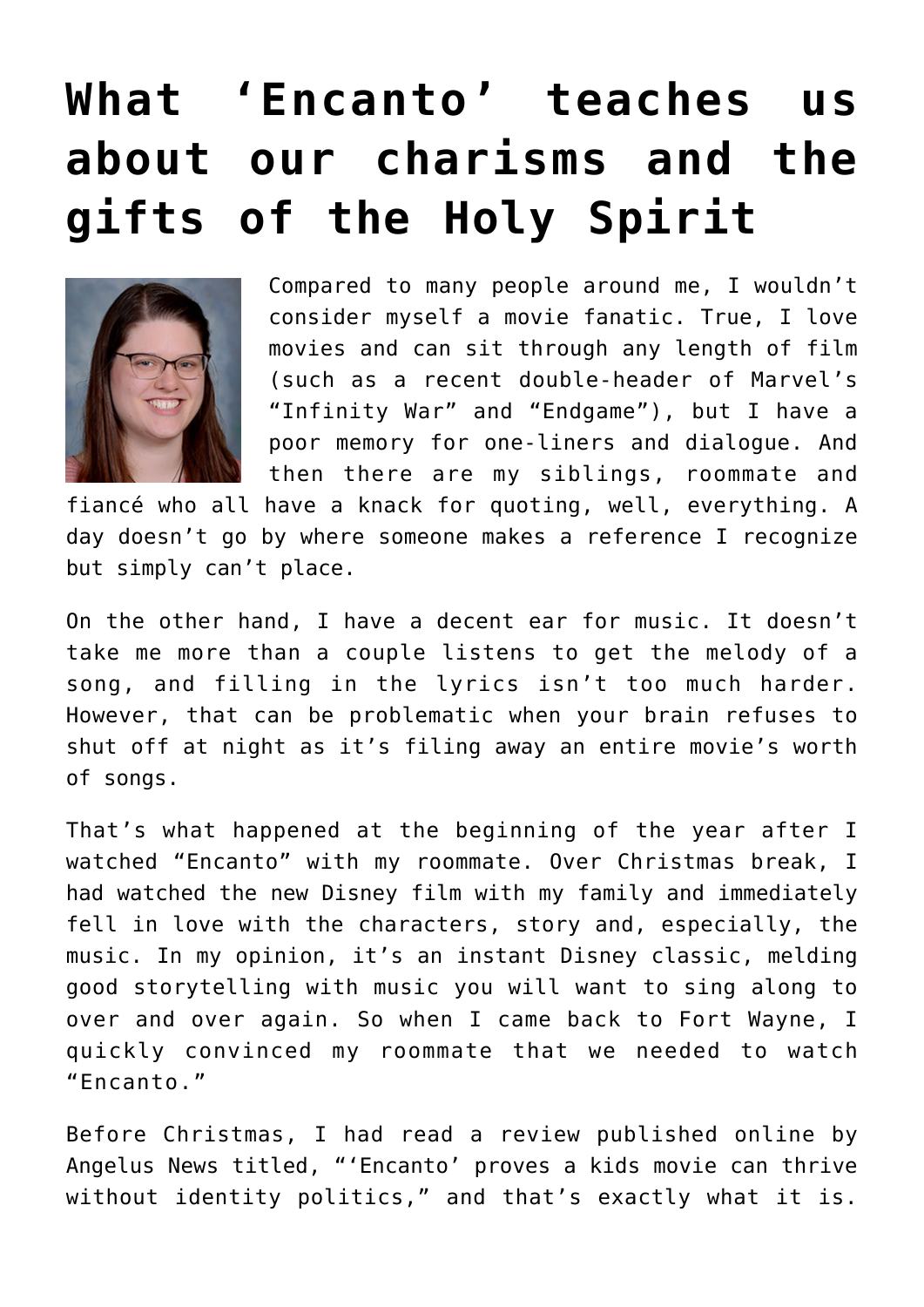Even more, when watched through a Catholic-Christian lens, it's a beautiful testimony to family and our identity as adopted sons and daughters of God.

Without giving away too many spoilers, "Encanto" is about the Madrigals, a family who has been given a miracle — a magical candle that has blessed their home and community with protection and special gifts. Not only is the house itself which they lovingly call *casita* — imbued with magic in a way that gives it some semblance of life, but each child born into the family is given magical gifts that continue to help the family and community. That is, each child with the exception of Mirabel, the spunky protagonist who, despite her desire to be useful and have her own gift to share, tries to be grateful for simply being a part of the amazing Madrigal family.

Set in Colombia, the film is bright and fast paced; in fact, I highly suggest watching with the captions on so you can keep up with the snappy dialogue and lyrics. But amid this perfect paradise, the family encounters challenges when the magic appears to grow weak. While the family seems perfect from the outside, viewers quickly see how certain characters feel defined by their gifts, which leads to family tension and secrets.

Again, without spoiling the ending, I loved the numerous parallels to the spiritual life. We, too, are gifted with a miracle through our baptism — a baptism that brings us into a special family. (Note that a candle is lit at our baptism as well!) And through this baptism, we are given the gifts of the Holy Spirit, which are awakened in a new way at our confirmation.

And yet, as Scripture says, we are not defined by our gifts. Rather, our gifts are meant to be used for the good of our family, the Church. As members of the Body of Christ, we do not live for ourselves alone. Rather, the Body of Christ is deprived when we keep our charisms to ourselves or when we